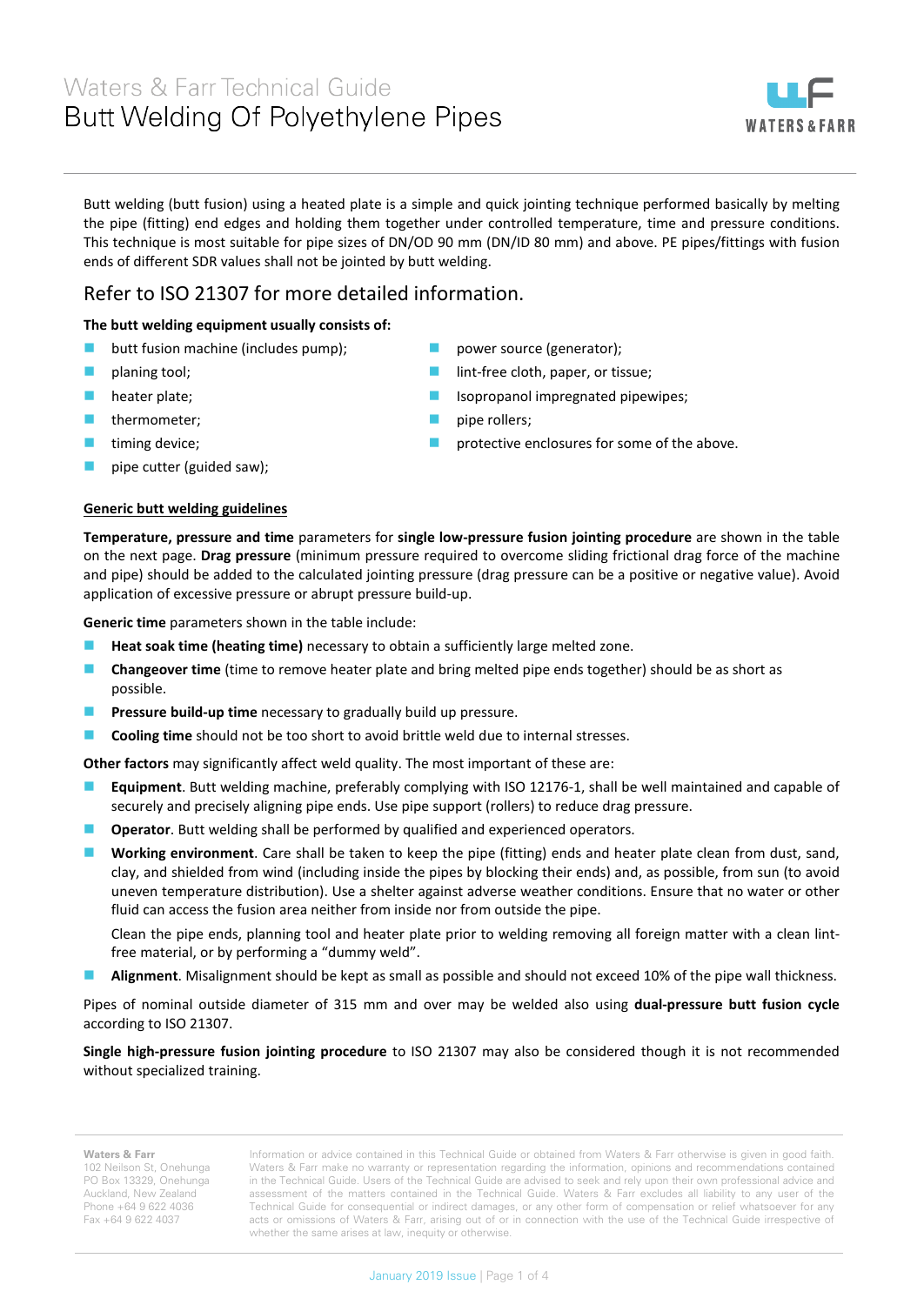

Schematically (not in scale), the **butt welding cycle** is shown on the diagram below.

## **Butt welding parameter guidelines are as follows:**



| Butt welding parameters                                     |                |                | Units        | Value to<br>ISO 21307:2017(E)                                                             | Comments                                                                                                                                         |
|-------------------------------------------------------------|----------------|----------------|--------------|-------------------------------------------------------------------------------------------|--------------------------------------------------------------------------------------------------------------------------------------------------|
| Heater plate temperature                                    |                |                | $^{\circ}$ C | $225 \pm 10$                                                                              |                                                                                                                                                  |
| Heating pressure (initial bead-up<br>pressure)              |                | P <sub>1</sub> | kPa          | $170 \pm 20$                                                                              | Use formula below and add drag<br>pressure                                                                                                       |
| Initial bead-up time                                        |                | t <sub>1</sub> | sec          |                                                                                           | Varies                                                                                                                                           |
| Minimum bead size after t <sub>1</sub>                      |                |                | mm           | First indication of melt everywhere around the pipes (typically up<br>to $1 \text{ mm}$ ) |                                                                                                                                                  |
| Minimum initial bead width<br>(after t2)                    |                |                | mm           | $0.5 + 0.1 \times e$                                                                      | $e$ = minimum wall thickness rounded<br>to the next higher 0.1 mm, mm                                                                            |
| Heat soak pressure                                          |                | P <sub>2</sub> | kPa          | 0 to drag pressure                                                                        | Use the lowest possible pressure that<br>will allow the pipe to remain in<br>contact with the heater plate                                       |
| Minimum heat soak time                                      |                | t <sub>2</sub> | sec          | $(13.5 \pm 1.5) \times e$                                                                 |                                                                                                                                                  |
| Fusion jointing pressure (interfacial<br>pressure)          |                | $P_3$          | kPa          | $170 \pm 20$                                                                              | Use formula below and add drag<br>pressure                                                                                                       |
| Maximum heater plate removal<br>time                        |                | t <sub>3</sub> | sec          | See ISO 12176-1                                                                           |                                                                                                                                                  |
| Maximum time to achieve welding<br>pressure                 |                | t <sub>4</sub> | sec          | $3 + 0.03 \times OD$                                                                      | OD = nominal pipe outside diameter,<br>mm                                                                                                        |
| Minimum cooling<br>time in the<br>machine under<br>pressure | $e<$ 18 mm     | t <sub>5</sub> | min          | $e + 3$                                                                                   | Cooling times at ambient temperature<br>$(23 \pm 2)$ °C. Should be lengthened by<br>approximately 1 % per 1°C at higher<br>ambient temperatures. |
|                                                             | $e \geq 18$ mm |                |              | $0.015 \times e^2 - 0.47 \times e + 20$                                                   |                                                                                                                                                  |
| Minimum cooling time out of the<br>machine                  |                | t <sub>6</sub> | min          | A cooling time out of the machine and before rough handling may<br>be recommended         |                                                                                                                                                  |

To calculate pressure in the hydraulic system of the butt welding machine use the following formula:

*pipe annulus area hyd. cylinder area × interface pressure value,*

where *pipe annulus area = π×(OD – e)×e .*

These parameters should be suitable for both PE 80 and PE 100 pipes.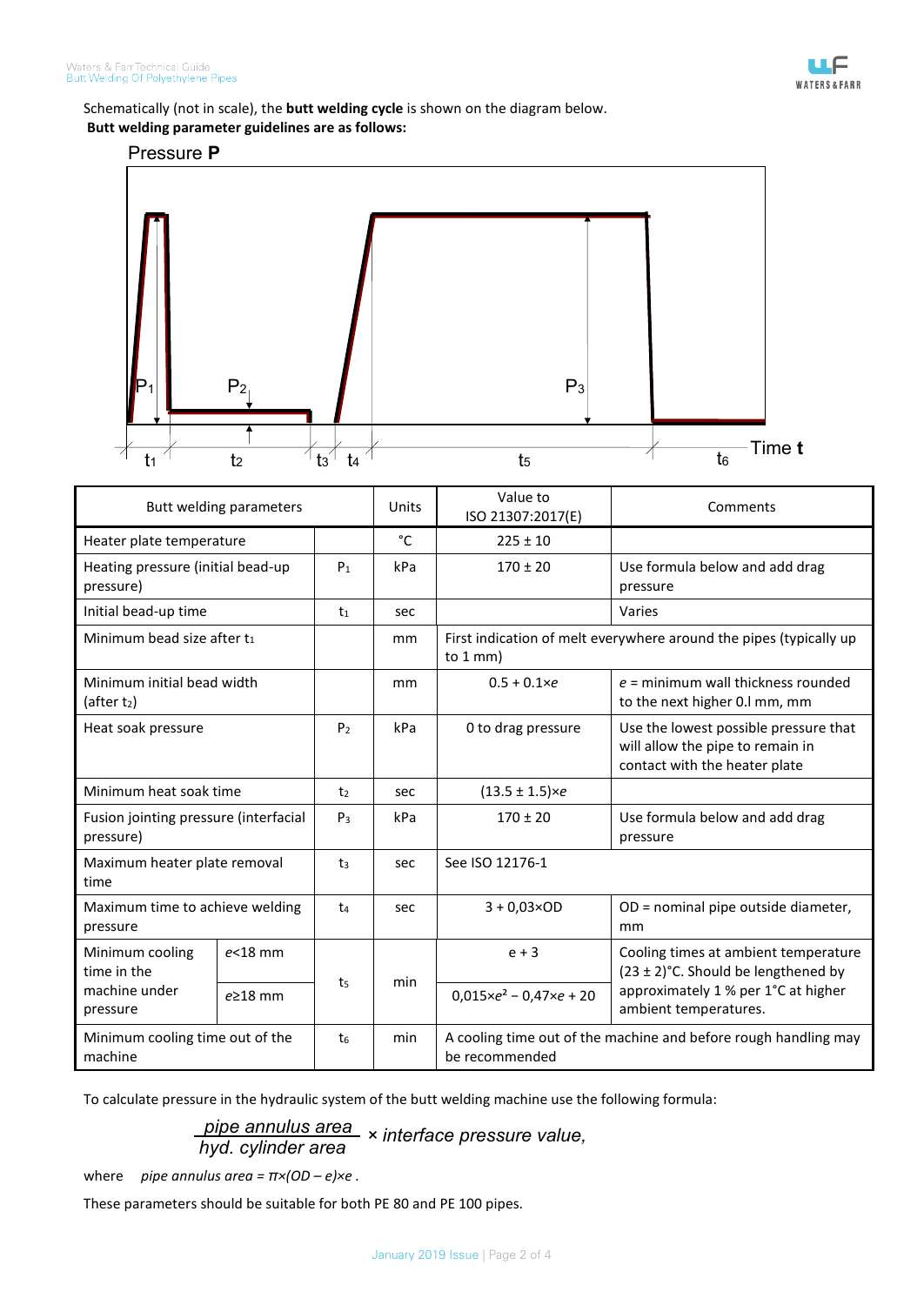

**Generic butt welding procedure** may be basically divided into the following steps.

- $\Box$  Cut straight the pipe(s) to be welded.
- Reduce the drag resistance (or pipe movement on slopes) as much as possible (e.g. using pipe rollers, etc.).
- **EXTE:** Clean the inside and outside of the pipe ends or fitting spigots, the planning tool and heater plate of the welding machine, by wiping them with a clean, untreated, lint-free cloth. Remove all foreign matter. Clean the pipe ends (planed surfaces and at least 30 mm along the pipe from the ends) with different Isopropanol impregnated pipewipes and allow them to dry naturally.
- **Check that the butt welding machine is compatible with the pipe outside diameter and with the butt welding** cycle to be applied.
- Clamp the pipe (fitting) in the butt welding machine. It is good practice to ensure that the pipe details printed along the two pipes are aligned and placed at the top of the machine when possible. The pipes (pipe and fitting spigot) shall be properly aligned.
- **Plane the pipe (fitting) ends by closing the butt welding machine around the planing tool. Closing pressure shall** be sufficient to produce a steady flow of polyethylene slivers on both sides of the rotating planing tool. The operation is complete when the pipe (fitting) ends are clean and parallel to each other (or when a minimal distance exists between the fixed and movable jaws of the butt welding machine).
- Lower the pressure while keeping the tool rotating. Move the clamp backwards, stop and remove the planing tool. Remove all pipe chips from the planing operation and any foreign matter with a clean, untreated, lint-free cloth. Do not touch the newly faced surfaces with hands. Inspect the pipe for incomplete planing, voids or other imperfections.
- **Close the butt welding machine, and check that the pipes are aligned (the pipe profiles must be rounded and** aligned with each other to minimise mismatch of the pipe walls). The jaws of the butt welding machine must not be loosened at any time or the pipe may slip during fusion. If any adjustments are made on one or both inside clamps, then the planing operation should be repeated.
- Gap between the pipe (fitting) ends shall be absent or as small as possible. Typically, it shall not exceed:
	- 0.3 mm for OD < 225 mm;
	- 0.5 mm for 225 mm ≤ OD ≤ 400 mm;
	- 1 mm for OD > 400 mm.
- **Measure the drag pressure (usually defined as the minimum pressure needed for very slow movement of pipe** or for holding pipes together during the above alignment).
- **Check that the heater plate is at the correct temperature where the pipe or fitting wall cross-section makes** contact. Check that the surface coating of the heater plate is intact and without scratches.
- **Place the heater plate between the planed pipe (fitting) ends.**
- **Bring both pipe (fitting) ends into full contact with the heater plate simultaneously under initial bead-up** pressure **P**<sub>1</sub> (with added drag pressure) till first indication of melt is everywhere around both pipe ends.
- Reduce pressure to a level at which contact is just maintained between the pipe (fitting) ends and the heater plate (**P2**) without separation of the pipe ends and the plate at any time. Maintain the contact for the heat soak time **t**<sub>2</sub> duration (note, that the lower is the temperature of the heater plate, a slightly longer heat soak time is required).
- When the heat soak time **t**<sub>2</sub> has elapsed, quickly open the butt welding machine, remove the heater plate and having quickly checked the pipe ends for absence of any damage, close the butt welding machine again (this operation shall be done in a controlled manner as quickly as possible and within the specified time **t3**). If melted plastic from the pipe end surface sticks to the heater plate, or is damaged, discontinue the fusion operation, let the pipe ends cool, and start over from the beginning.
- Examples of the maximum heater plate removal time, **t**<sub>3</sub>, from ISO 21307:2017(E), informative Annex A:
	- $e = 3.0$  mm: maximum  $t_3 = 5$  sec;
	- $e = 5.8$  mm: maximum  $t_3 = 6$  sec;
	- $e = 10.0$  mm: maximum  $t_3 = 7$  sec;
	- $e = 18.2$  mm: maximum  $t_3 = 10$  sec;
	- $e = 28.6$  mm: maximum  $t_3 = 13$  sec;
	- $e = 36.4$  mm: maximum  $t_3 = 16$  sec;